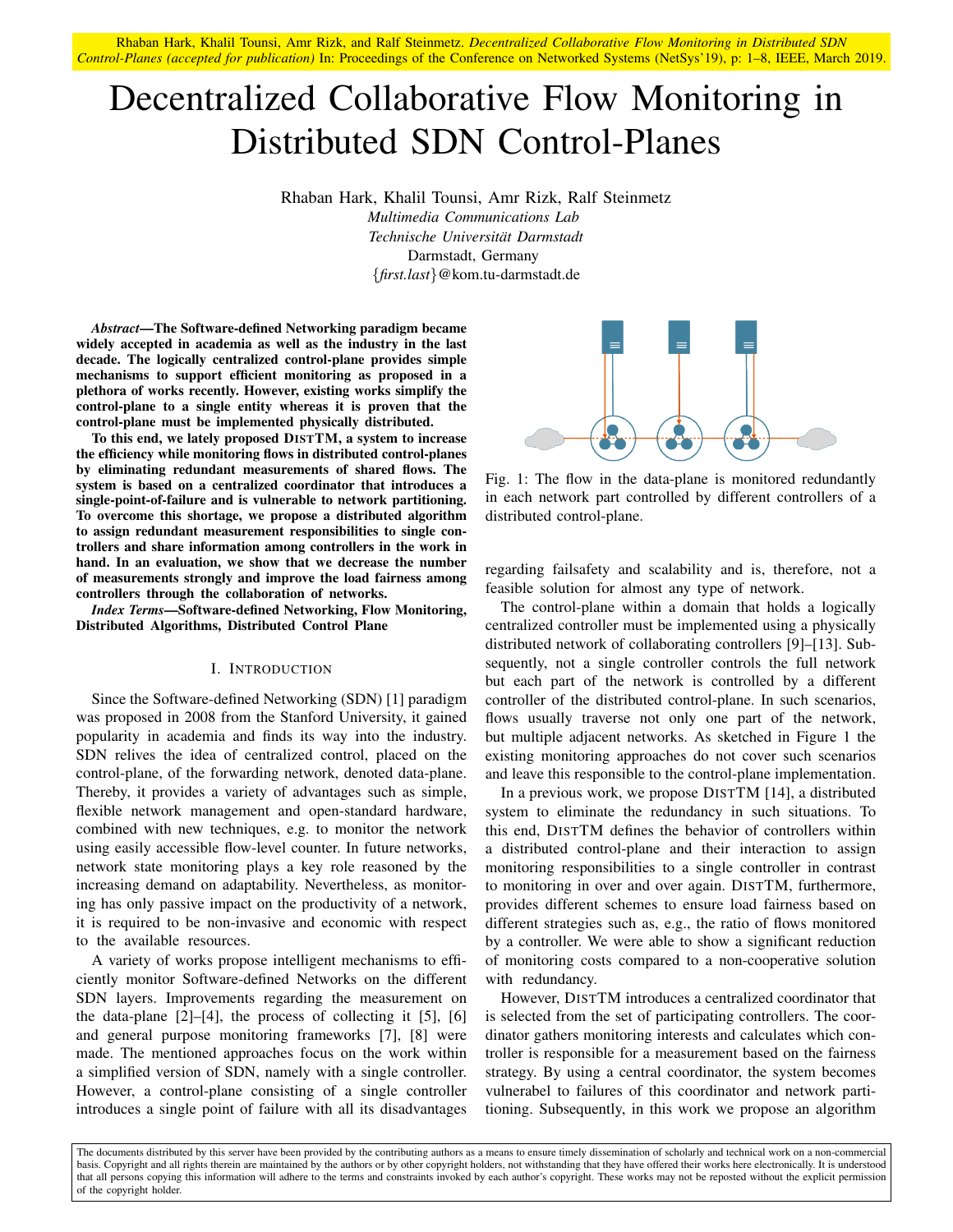for decentralized assignment of monitoring responsibilities in scenarios where flows traverse multiple networks controlled by a distributed control-plane. By analogy with DISTTM we measure the traffic of all flows in the network to fill a traffic matrix per controller. The proposed algorithm lets controllers advertise for a flow monitoring responsibility after waiting a generated backoff time. The first controller that distributes its advertisement wins the election and takes the responsibility. We use the generated backoff to ensure fairness among the controllers, a controller generates a rather high waiting time when its portion of responsibilities is high compared to the other controllers. As a matter of course that a high backoff waiting time leads to a lower responsibility of winning an election. Furthermore, we add a mechanism to avoid collisions in terms of simultaneously sent advertisements.

In the evaluation, we show a reduction of monitoring costs by tracking the number of measurements plus the overhead generated from the coordination and statistic sharing. Furthermore, we show in the evaluation an improvement of the load fairness among controllers.

The remainder of the paper is structured as follows: Section II discusses background and works that are relevant for the work in hand on monitoring in SDN, particularly the estimation of traffic matrices as comprised in this work, and works on collaboration among networks. Section III briefly recaps the proposed DISTTM system. Further on, Section IV presents the design of the algorithm developed in this work. Finally, Section V shows the evaluation of the proposed approach while Section VI concludes the paper.

#### II. BACKGROUND AND RELATED WORK

In this section, we discuss basic backgrounds and works related to our paper. First, we give a brief overview on monitoring approaches designed for the context of SDN. Afterwards, we particularly focus on traffic matrix estimation approaches while the scope is opened to legacy networks as well. Finally, the last subsection presents works towards collaboration of networks and therewith consensus protocols.

# *A. Monitoring in Software-defined Networks*

Software-defined Networks provides new techniques for the control to access meta information from the forwarding network. The centralized controller can, e.g., use byte/packet/lifetime on flow or port level using protocols such as the widely accepted OpenFlow [15] protocol. Works, such as OPENSKETCH [2], DCM [3], and FLEXAM [4] provide custom data-plane implementations to further extend the possibilities to access meta information efficiently. With the development of P4 [16] even more sophisticated techniques can be developed and leveraged. Using the mentioned techniques eases the monitoring process and reduces the overhead since it is directly integrated in the control-loop between the controller and the network.

Subsequently, a plethora of works propose approaches how to monitor equipped with such techniques efficiently in the SDN context. Yu et al. [5] propose FLOWSENSE, a system that utilizes OpenFlow specific control-messages, namely *FlowRemoved* messages, dispatched when flows are removed to capture the bandwidth utilization with zero additional costs. Zhang [6] develops a mechanism denoted OPENWATCH to dynamically adapt flow rules so that it allows timely and spatial zooming and aggregation to optimally gain accurate meta-information of traffic. Despite these exemplary specific approaches, a number of more generic monitoring frameworks were proposed [7], [8].

With regard to this work, Yu et al. [3] tackle the problem of redundant flow measurement due to coarse grained rule aggregation. They develop a mechanism using two-stages Bloom filters that can monitor individual flows without requiring a single rule for each flow. In contrast to our work, Yu et al. focus on the elimination of redundant measurements among switches within a single network and not on controller level.

# *B. Network Traffic Matrix Estimation*

A traffic matrix is a collection of primitive metrics for each ingress-to-egress node pair of a network [17], [18]. The primitive metric stored within the matrix's cells can vary from traffic amount to end-to-end loss. Potential use cases include usually long-term management tasks such as capacity planning, network provisioning, and load balancing policies. However, traffic matrices can also support security tasks like, e.g. anomaly detection [17].

Due to the high amount of information captured in traffic matrices, traditionally monitors use samples and statistical assumptions to estimate the matrix [19], [20]. However, with the advent of SDN and the infrastructure it provides, direct measurements become feasible. OPENTM [21] proposes a traffic matrix estimator for OpenFlow networks. In this work, the system keeps track of active flows using input from the routing application. For each active flow, it selects a switch on its path to query the desired statistic. The authors propose different metrics to select the measurement point to optimize different targets such as a balanced load among the switches or the highest accuracy.

The DISTTM [14] system provides an extension of OPENTM for traffic matrix generation in SDNs and eliminates redundant measurements through coordination among controllers of adjacent networks. DISTTM is the basis of this work and subsequently discussed in detail in the next section.

# *C. Network Collaboration and Consensus Protocols*

As single controllers are not capable of managing largescale networks, there is a consensus that the logically centralized SDN control-plane must be implemented physically distributed. To this end, a number of works develop infrastructures and architectures to build distributed control-planes [9]– [13]. The works concentrate on different aspects such as consistent common information bases [9], communication channels among controllers [12], or hierarchical infrastructures to reduce load on single entities [13]. Only Phemius et al. [11] mention monitoring as part of the architecture in their system

The documents distributed by this server have been provided by the contributing authors as a means to ensure timely dissemination of scholarly and technical work on a non-commercial basis. Copyright and all rights therein are maintained by the authors or by other copyright holders, not withstanding that they have offered their works here electronically. It is understood that all persons copying this information will adhere to the terms and constraints invoked by each author's copyright. These works may not be reposted without the explicit permission of the copyright holder.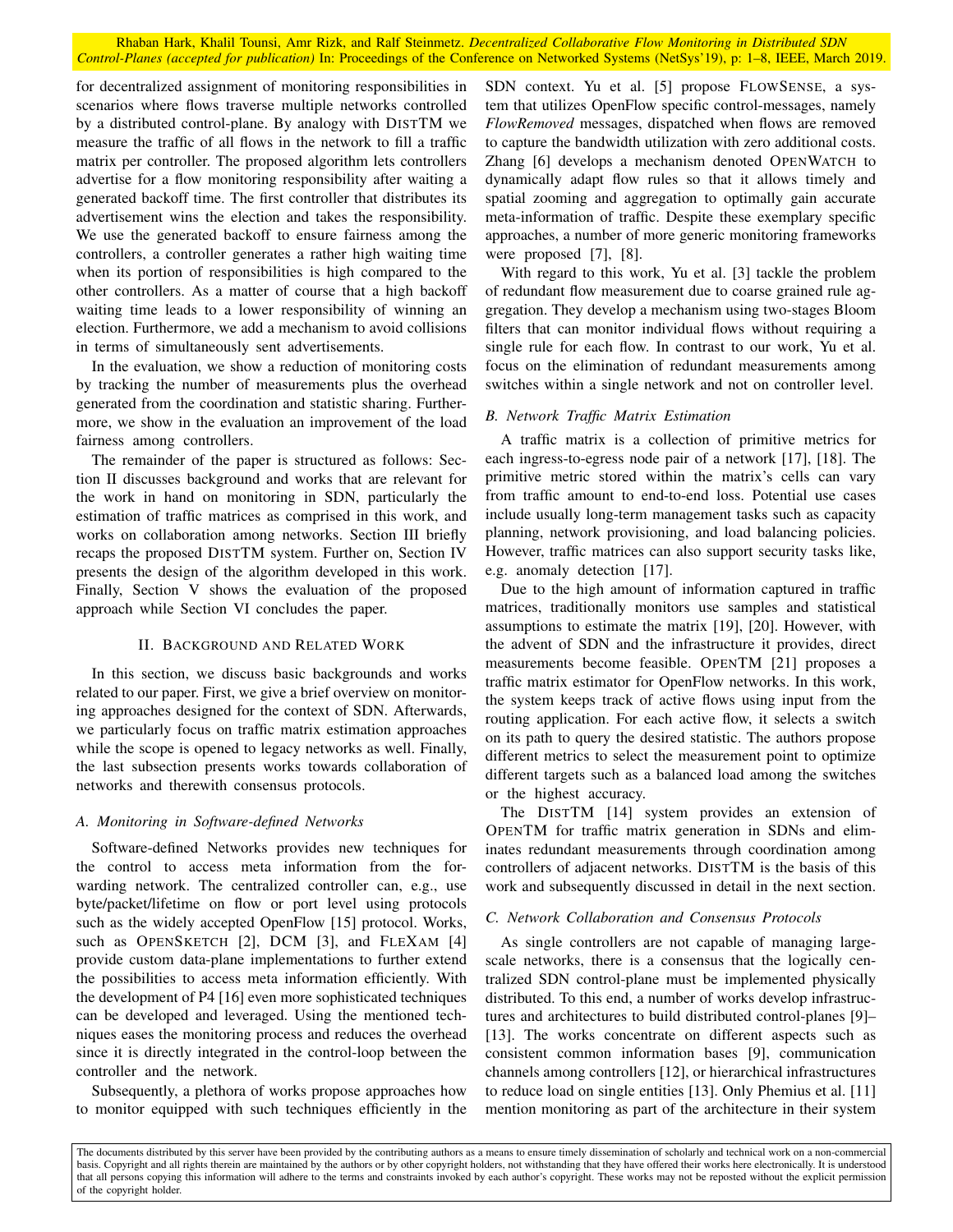

Fig. 2: Flow  $f_A$  traverses only the network of controller  $C_A$ , while flow  $f_B$ ,  $f_C$  traverse all three networks and, thus, must be monitoring at all three controller. Flow  $f_D$  traverses the networks of  $C_B$  and  $C_C$  and is, therefore, measured redundantly in  $C_B$  and  $C_C$  [14].

denoted DISCO. However, they limit to monitoring of internetwork links used for inter-controller communication instead of generally monitoring traffic or the data-plane as such. Levin et al. [22] discuss advantages and complexity when introducing physical distribution in control-planes.

Despite general collaboration between controllers for network management in distributed control-planes there is only little investigation with regard to monitoring in multi-controller and multi-network environments, respectively. For legacy networks, Terzis et al. [23] proposed collaboration for bandwidth brokers in different domains to allocate resources optimally.

Consensus protocols are distributed algorithms developed to agree on common decision in the context of a distributed system. Two prominent consensus protocols are PAXOS [24] and RAFT [25]. RAFT was developed to overcome the complexity of PAXOS, yet, solves the identical problem. It divides the consensus problem into three subproblems: Leader election, log replication and safety. PAXOS and RAFT could be used to agree on a leader and distribute state afterwards. However, the complexity and functionality both protocols provide exceeds our requirements for a per-measurement decision by far and would introduce unnecessary overhead. Nevertheless, the algorithm proposed in this work is inspired by RAFT.

# III. BACKGROUND: DISTTM DISTRIBUTED TRAFFIC MATRIX GENERATION

In this section we describe the fundamentals of the DISTTM [14] system that we extend in this work. Despite the fundamentals, we outline the limitations and justify the need of the work in hand.

# *A. Fundamentals of* DISTTM

As already broached in the introduction, redundant flow measurements introduce unnecessary costs in networks consisting of multiple sub-networks managed with a distributed control-plane. Flows that traverse multiple adjacent networks get measured in every network they traverse using naive,



Fig. 3: Flow diagram showing the workflow of DISTTM: After a threshold of new inter-network flows a coordination is executed with the central coordinator in a focal position and leads to assignment of flow measurements without redundancy [14].

traditional approaches, e.g., to generate a traffic matrix [21]. To eliminate redundancy, we lately proposed DISTTM [14], a collaborative system for flow measurements with distributed control-planes.

The DISTTM system generates a per-controller traffic matrix for every managed network. The system fills the cells of the traffic matrix with the amount of traffic in bytes. This metric serves as an example and is exchangeable with other metrics that merely remain stable over the flow's path. Variations in the metric, e.g. due to congestion, must be captured using other techniques [26]. First, every controller updates the matrix using locally performed measurements. To this end, the DISTTM system mimics the behavior described in the OPENTM approach proposed by Tootoonchian et al. [21], thus, it communicates with the routing application to get informed on new flows. Occurring flows trigger a periodic measurement task for the respective flow with a configurable frequency. As already solved in OPENTM, we do not cover the switch selection in this work and use, for the sake of simplicity, a randomly selected switch on the flows path. Regarding the example depicted in Figure 2, controller  $C_A$  measures flow  $f_A$ ,  $f_B$ , and  $f_C$  as all of them traverse its network. Furthermore, also controller  $C_B$  and  $C_C$  measure flow  $f_B$  and  $f_C$  since both traverse all networks. Flow  $f_D$  traverse networks of  $C_B$  and  $C<sub>C</sub>$ , which naturally measure the flow. As a consequence,  $f<sub>A</sub>$ is measured once,  $f_B$ ,  $f_C$  three times, and  $f_D$  twice although the amount of traffic can be assumed merely stable. DISTTM's goal is to eliminate the redundant flow measurements, so that the total number of measurements per period reduces from nine to four in this example.

In its original design DISTTM intents one of the participating controllers as the coordinator. Figure 3 shows the behavior described in the following. Whenever a controller exceeds a certain number of new measurements, denoted coordination threshold, it requests a coordination at the coordinator. The coordinator itself gathers new measurement information from all participating controllers and calculates a fair distribution of responsibilities among the controllers. The assigned responsibilities are dispatched to each controller. In addition, this responsibility assignment messages include the information

The documents distributed by this server have been provided by the contributing authors as a means to ensure timely dissemination of scholarly and technical work on a non-commercial basis. Copyright and all rights therein are maintained by the authors or by other copyright holders, not withstanding that they have offered their works here electronically. It is understood that all persons copying this information will adhere to the terms and constraints invoked by each author's copyright. These works may not be reposted without the explicit permission of the copyright holder.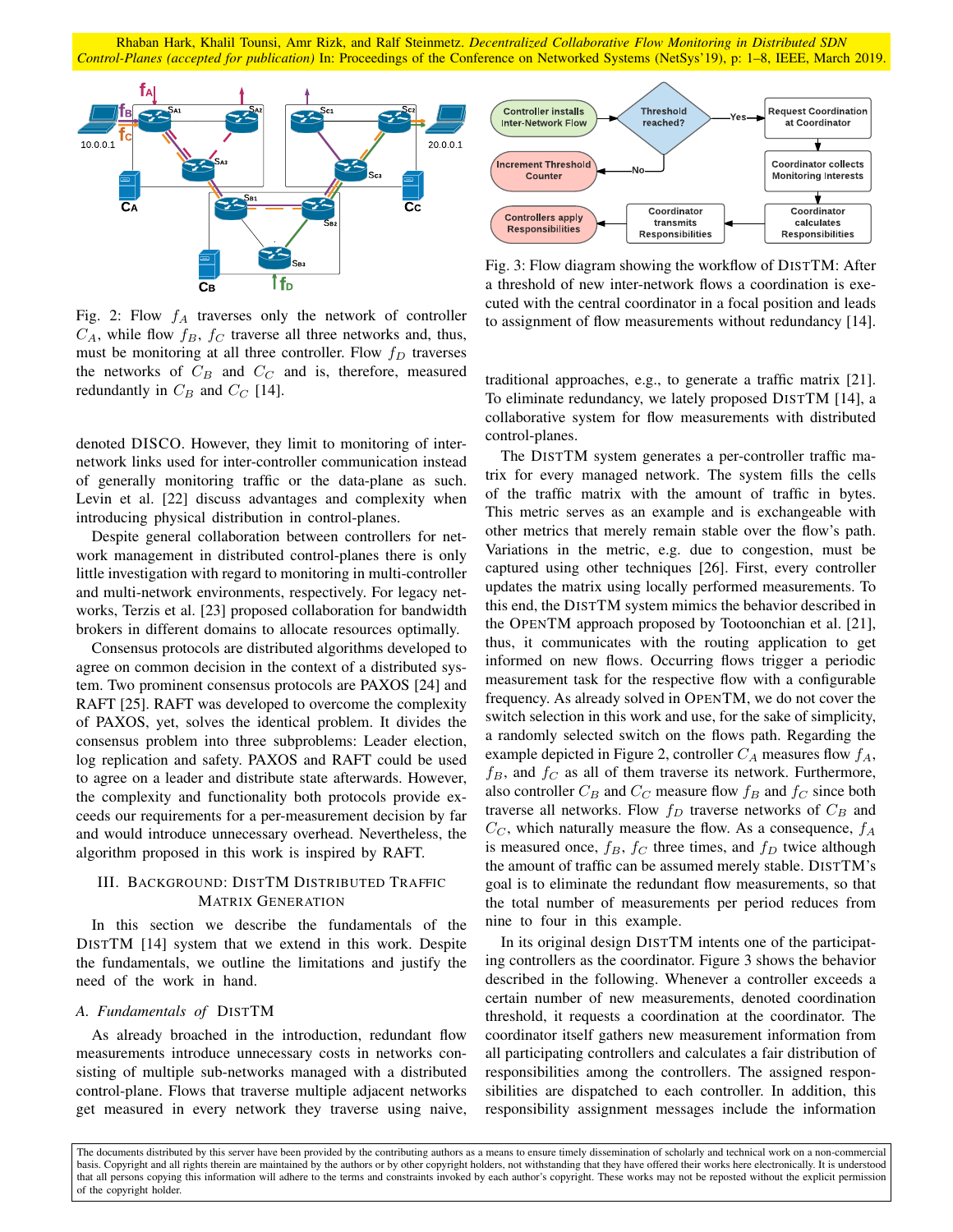about controllers that are also interested in the corresponding flow measurements. Subsequently, controllers measure only the flows they got assigned and receive measurements for other flows that traverse their network from other controllers of the federation. Given the example of Figure 2, the coordinator might assign  $f_B$  to  $C_A$ ,  $F_C$  to  $C_B$ , and  $f_D$  to  $C_C$ .  $f_A$  is not included in the coordination process as it only traverses one subnetwork. After that procedure, every flow is measured only in one network. The load is balanced fairly among the controllers according to different strategies; and measurements are shared on the control-plane. If the number of flows increases, the costs for coordination and exchanged statistics on the control-planes become lower than the cost produced for redundant measurements as shown in the evaluation [14].

DISTTM included four basic exemplary fairness strategies: *(i) Fair Controller Distribution:* the number of measurement responsibilities is fairly distributed among controllers; *(ii) Fair Domain Distribution:* the number of measurement responsibilities is fairly distributed among domain assuming that multiple controllers can be part of different domains; *(iii) Fair Switch Distribution:* the number of measurement responsibilities is fairly distributed among controllers based on the number of switches in their network; algorithm *(iv) Random Distribution:* the measurement responsibilities are assigned randomly to one of the participating controllers. The evaluation show of DISTTM shows a proof-of-concept for the given fairness strategies.

#### *B. Limitation: Relying on Central Coordination*

As already mentioned earlier, the main limitation of DISTTM is the introduction of a central coordinator. The dependency on a single controller implies all vulnurabilities that usually occur with a single point of failure (SPOF): First, if the central coordinator breaks, the full concept of coordination cannot be applied further. In addition, in the case of network partitioning, only the parts of the network that are still connected to the coordinator can participate any longer. Despite this, although it might be negligible, there is additional load on the coordinating controller reducing the offload effect.

To solve this issue of having a central coordinator, in this work, we develop a distributed coordination algorithm that assigns measurement responsibilities among participating controllers robustly.

## IV. DECENTRALIZED COLLABORATIVE TRAFFIC MATRIX **ESTIMATION**

In this section, we describe our approach to distribute monitoring responsibilities in multi-subnetwork SDNs without a centralized coordinator for the example of flow measurements to generate a per-controller traffic matrix. First, we briefly recap the initial isolated generation of traffic matrices, described in the next subsection, which is avoided by decentralized coordination. Last, we discuss our approach to fairly distribute the load on involved controllers.

## *A. Isolated Traffic Matrix Generation*

The isolated flow monitoring works analog to the OPENTM [21] and, thus, the DISTTM [14] approach: The monitoring module interacts with the routing module that informs about flows arriving and vanishing from the network. For this, we define a flow as all packets processed with the same flow table entry. This definition is sufficient to capture all traffic within a network as long as the controller does not aggregate rules on a switch-level basis but a network-level basis. Once a new flow occurs, the traffic matrix generation application creates a new periodic measurement task and measures the traffic at a randomly selected switch on the flow's path. It uses the measurement results to update the table entry for the ingress-to-egress switch pair of the corresponding flow.

The procedure is always applied so that the controller generates the traffic matrix even if the coordination algorithm fails and as long as the coordination is not finished.

# *B. Decentralized Calculation and Assignment of Measurement Responsibilities*

This subsection covers the main contribution of the work in hand. It describes the distributed algorithm performed to assign responsibilities for redundant measurements to single controller within the federation.

Whenever the routing application informs our monitoring about a new flow, first, the controller starts measuring the flow by itself as described in the previous subsection. Furthermore, the application launches the algorithm to find out whether the flow is measured redundantly and to solve this deficiency. Hence, for each flow one instance of the algorithm runs. We split the algorithm into three states that it may traverse: *(a) backoff* ; *(b) piggybacked*; and *(c) measure* state. As Figure 4 indicates, the algorithm first visits the backoff state upon the arrival of a new flow and after starting periodic measurements for this flow.

*a) Backoff state:* In the backoff state, each controller generates a random backoff time within a defined period. After that, a controller naps for the given backoff before it enters the next state. If the backoff time is over without interruptions, the algorithm jumps into the measure state (cf. Figure 4).

However, if a controller receives an advertisement for the corresponding flow during the backoff time, the algorithm leaves the backoff time early and jumps in the piggybacked state.

*b) Piggybacked state:* By default, the controller does barely anything in the piggybacked state as it is "carried" from another controller - except informing the carrying controller about his interest beforehand (cf. *send confirmation()* in Figure 4).

As a controller reaches a state through a received advertisement for a flow measurement from another controller, it always accepts the first offer. To do so, the controller sends a confirmation to the advertising controller including information about its interest in the measurements and its identity. After that, it stops its own measurements of the corresponding flow and the algorithm idles.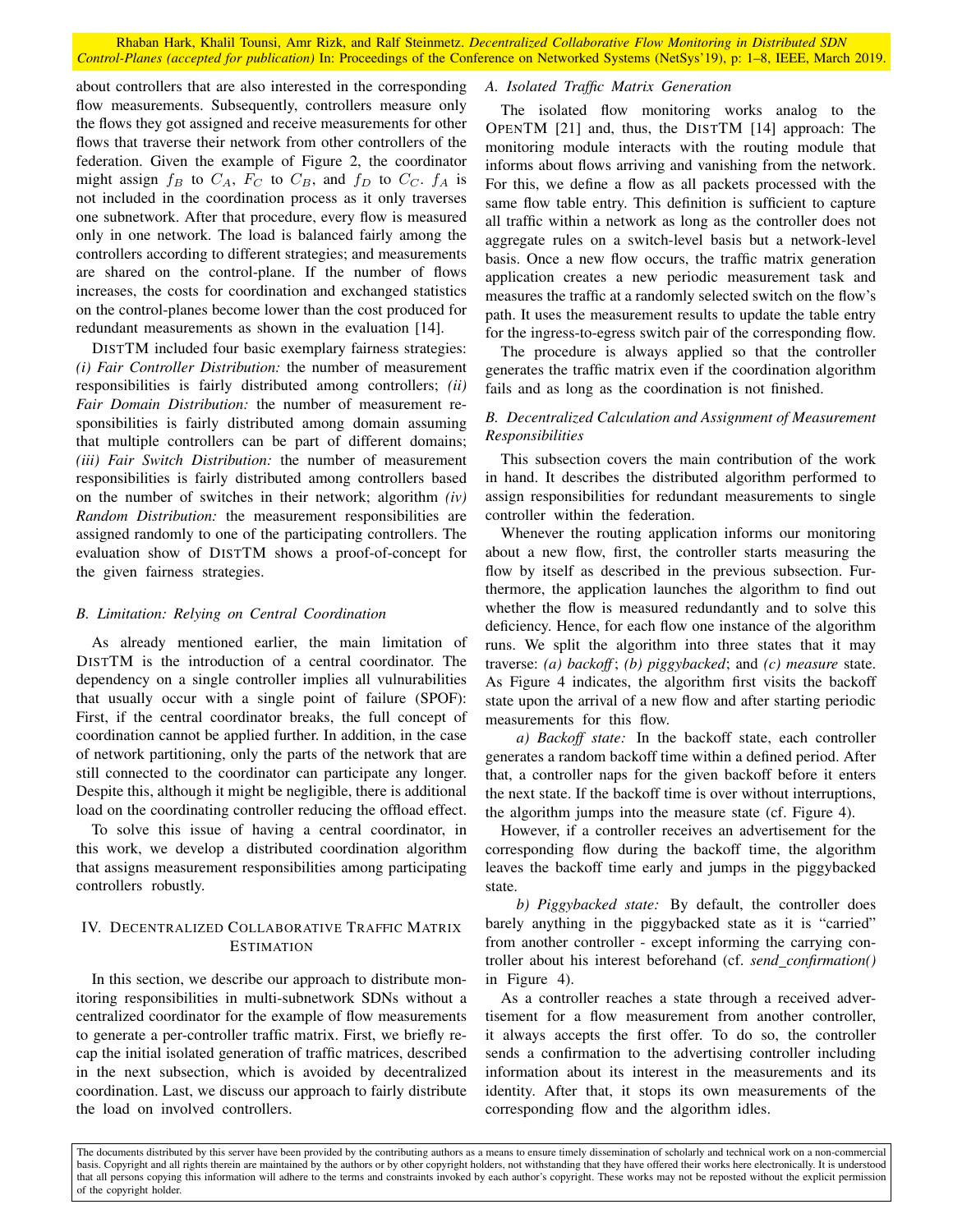

Fig. 4: State diagram showing the states of the algorithm: for a new flow the backoff state is reached; afterwards the algorithm goes to the measurement state or the piggybacked state depending on whether an measurement advertisement has been received or not.

In that state, the controller performs no measurements for this flow. However, as the controller that took over the measurement responsibility informs other interested controllers periodically on updates for the measurement, the traffic matrix gets updated implicitly using these statistic updates.

*c) Measure state:* If the backoff state was not interrupted with an advertisement, the algorithm reaches the measure state. In the measurement state, the controller assumes it is the first one to reach this state and takes over the responsibility to measure the corresponding flow. To this end, in advertises itself by dispatching an advertisement message to all other controllers including a unique flow identity, e.g. the 5-tuple, and its identity.

As each controller starts measuring each flow before the algorithm starts, there is no need for interaction regarding the measurements. Nevertheless, the measurements must be shared with interested controllers. In the measure state, the controller maintains a list of interested controllers per flow measurement, which is filled using the confirmation messages the other controllers dispatch when reaching the piggybacked state. Thus, after each measurement the controller checks if another controller is interested in the results and, if so, it inserts the value in a buffer available for every other controller as shown in Figure 4.

This controller flushes these buffers using the same period as it measures. Flushing a buffer means that it checks for every controller whether statistic updates are available. If there are statistics available, it sends them as batch to the interested controllers. Certainly, as multiple statistics are packed as batch in a single packet the costs to share measurements between controllers is lower than measuring each flow redundantly even for low numbers of flows.

## *C. Fairness Enforcement Efforts*

The proposed algorithm includes a mechanism that tries to enforce fairness among controllers regarding their load. In the backoff state, the algorithm delays its offer (instantiated in an advertisement message) to measure the flow on behalf of all controllers. The generated backoff time allows to increase and decrease, respectively, the probability to be selected. Hence, we propose an exemplary mechanism to adjust this backoff time.

In order to estimate how much a controller is loaded compared to the other controllers, the algorithm considers the ratio of own measurement tasks and all measurement tasks. Therefore, each message dispatched to another controller contains the current number of a controller's measurement responsibilities. Subsequently, each controller knows the total number of measurements conducted from other controllers. First, we calculate a reference value  $b_{ref}$  for the backoff using

$$
b_{ref} = F \cdot m_{assigned}^2 \cdot m_{total}^{-1}.
$$
 (1)

Larger numbers of assigned measurements  $(m_{assigned})$  increase this value much more than smaller values for  $m_{assigned}$ due to the square. Furthermore the value is set relative to the total number of measurements  $(m_{total})$  and a configurable factor  $(F)$  is applied. By default we set  $F = 3s$ .

Furthermore, we pick a random number from a continuous uniform distribution between 0 and 1 and scale the reference backoff value by this factor. This is done to avoid having two controllers pick a close-by backoff. However, in early stages of the evaluation it turned out that the fairness was not satisfying as the influence of the randomly picked factor was higher than expected compared to the influence of the reference value. To solve this, we propose to rather pick a random backoff from a Gaussian distribution with  $\mu = b_{ref}$ as mean and  $\sigma^2 = 0.1 \cdot b_{ref}$  as variance. Thus:

$$
b \sim \mathcal{N}(b_{ref}, 0.1 \cdot b_{ref}) \tag{2}
$$

with b being the final backoff waiting time. Subsequently, the backoff time is randomly picked close to the reference value that considers the number of own measurements in comparison with the total number of measurements.

### *D. Collisions*

As discussed lately controllers might pick backoff times that are close to each other, in particular, if the number of measurements is fairly distributed among them. It might happen that a controller  $C_A$  dispatches an advertisement message as its backoff time elapsed and before another controller  $C_B$ received the advertisement,  $C_B$ 's backoff time elapsed as well and it dispatches another advertisement message. We call such a situation a collision.

To solve a collision, we introduce rounds of the algorithm identified by sequence numbers. The algorithm always starts using the sequence number 1. Once a controller detects a collision, which might happen at similar times in all controllers that calculated a close-by backoff time, the following procedure,

The documents distributed by this server have been provided by the contributing authors as a means to ensure timely dissemination of scholarly and technical work on a non-commercial basis. Copyright and all rights therein are maintained by the authors or by other copyright holders, not withstanding that they have offered their works here electronically. It is understood that all persons copying this information will adhere to the terms and constraints invoked by each author's copyright. These works may not be reposted without the explicit permission of the copyright holder.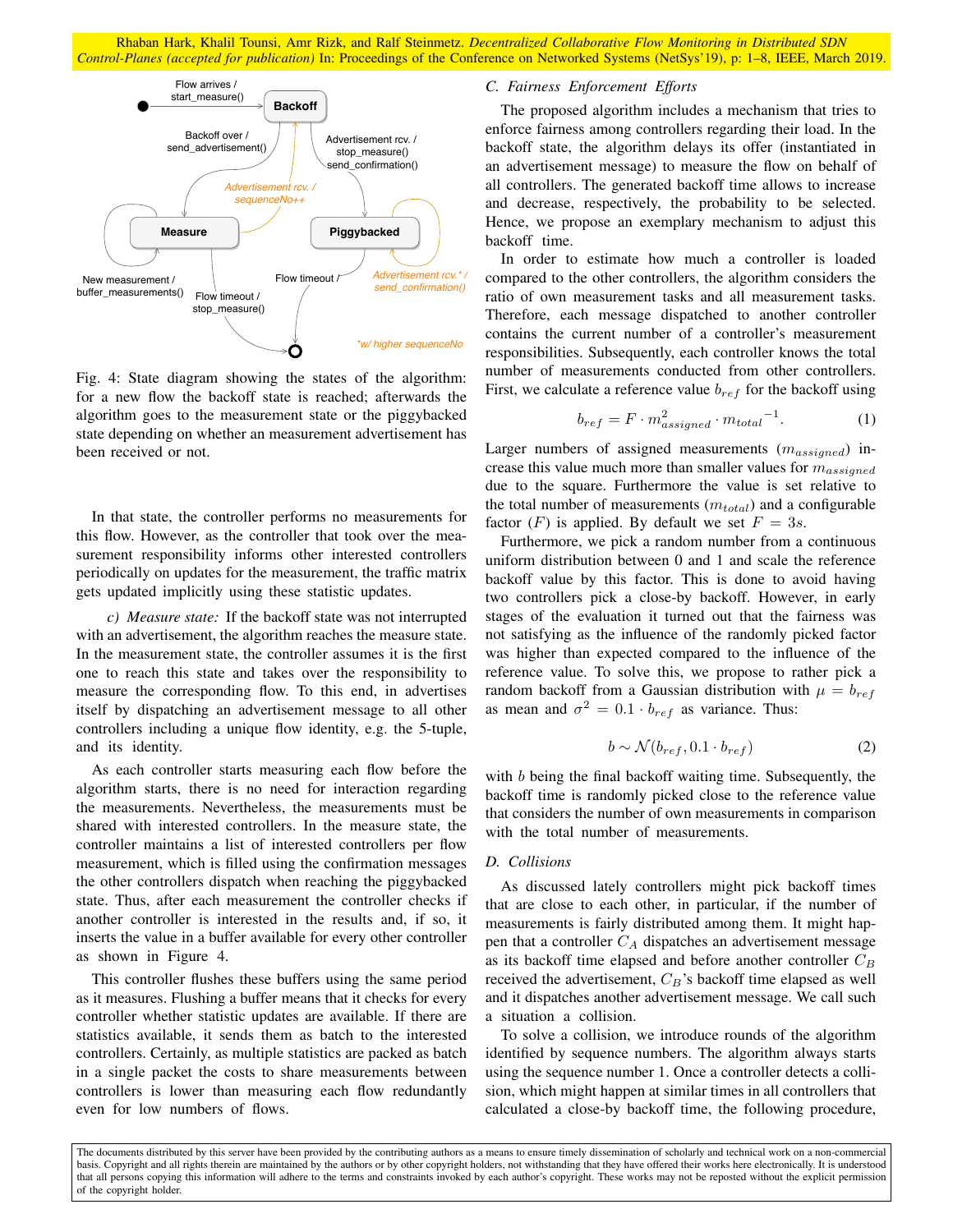indicated with italic (orange) text in Figure 4 is performed. Each controller detecting a collision let the algorithm move back to the backoff state after increasing the sequence number for this flow. Back in the backoff phase, the algorithm behaves as already known from this phase and, thus, calculates a new backoff time. We do not increase the new backoff time as known from CSMA/CA that uses exponential backoffs, as the number of involved participants is limited. Again, the first controller to send an advertisement is responsible for the measurement and shares them with all controllers that confirm their interest. All messages for the flow containing a lower sequence number are ignored. Controllers, that have already confirmed their interest to a controller, subsequently having the algorithm in the piggybacked state, might confirm their interest to the new controller advertising for the flow if the advertisement contains a higher sequence number. Hence, once a controller is in the piggybacked state it never leaves it, but might confirm to another controller.

If a controller fails, other controllers do not receive further statistic updates. After two subsequently missing updates of a flow, the controllers go back into to backoff state after increasing the sequence number and re-elect the monitoring responsibility assignment.

#### V. EVALUATION

This section covers the evaluation of the developed algorithm. We evaluate the system against the cost reduction and its fairness among the participating controllers. First, we briefly describe the evaluation environment including the developed prototype and the evaluation methodology. Afterwards, we show results of the conducted measurements.

## *A. Evaluation Environment*

We evaluate the distributed monitoring approach using Mininet [27] as network emulator running on a simulation server (*Ubuntu 16.04 x64 server; 24 Intel(R) Xeon(R) cores @ 2.60 GHz; 128 GB Memory*). To control the network and performing the traffic matrix generation using our proposed approach, we use a Floodlight OpenFlow controller<sup>1</sup>. We implement the monitoring and all required functions as Floodlight modules. In addition to the traffic measurement module that fills the traffic matrix, we develop a module to execute the algorithm, hence, for the collaboration with other controllers. The module uses a developed communication module between all controllers using out-of-band channels. Furthermore, we add modules to detect hosts and peeringpoints with other network-parts as well as a module to perform shortest-path routing among multiple sub-networks based on a built-in topology detection module.

As topology for our evaluation, we use a distributed datacenter scenario. In such as scenarios multiple data-centers belonging to the same domain are interconnected with each other. However, each data-center is controlled by a controller each. As topology, we followed [28] that use the following

<sup>1</sup>Project Floodlight: Floodlight OpenFlow Controller http://www.projectfloodlight.org/floodlight/, [Access: Oct 25, 2018]

topology: In the highest layer, so-called *Fat-Cat* switches are interconnected as ring. In the next layer, multiple *cluster* switches are interconnected as ring again. Each cluster switch is connected to all Fat-Cat switches. A data-center has multiple clusters, whereas the clusters are not connected with each other except through the Fat-Cat layer. In each cluster, multiple racks are connected with a *rack* switch per rack. Again, each rack switch is connected to all cluster switches within the cluster. The cluster switch has a number of servers connected to it. In our evaluation, we use three small datacenters connected through their first Fat-Cat switch linearly. Each datacenter has two Fat-Cat switches, two clusters with two cluster switches each and two racks in each cluster. We substitute all servers in a rack into a mininet host.

We generate flows that randomly occur between randomly selected racks of different datacenters. The flows use small bandwidth normally distributed around a mean of 0.5 MBits (scale of 0.1 Mbits). Note, that the actual traffic load does not influence the metrics gathered in this evaluation and, thus, is kept low to avoid high load on the evaluation machine. The traffic is generated using iperf<sup>2</sup>. The racks produce flows with an exponentially distributed inter-arrival time with a scale of 1.0, thus, as Poisson process. We assume that scaling up the number of flows linearly influences the evaluation results. The flow duration is changed as independent parameter. The monitoring module measures each active flow with a frequency of <sup>1</sup>/<sup>5</sup>s, which is also used as statistic sharing frequency.

## *B. Evaluation Methodology*

We repeat the evaluation so that we have for each metric at least 30 measurements, e.g. while measuring the costs per controller we conducted 10 runs with one data point per controller (3 controllers). Each run had a runtime of 4 minutes plus a 45 seconds startup phase.

We capture three metrics for the evaluation. First, the number of statistic requests requested per controller per evaluation run to show the elimination of redundant measurements. Furthermore, the total costs in terms of statistic requests, statistic replies, advertisement messages, confirmation messages, and statistic update messages between controllers show the total monitoring costs. Lastly, to evaluate the fairness we again use the ratio of measurements per controller relative to the total number of measurements conducted in the network.

## *C. Evaluation Results*

In the following, this subsection describes the results of the conducted evaluation to show *(i)* a proof-of-concept for the decentralized redundancy elimination algorithm, *(ii)* the relative cost reduction in our scenario compared to the naive non-cooperative approach, and *(iii)* the impact on the fairness among controllers.

<sup>2</sup>iPerf - The ultimate speed test tool for TCP, UDP and SCTP https://iperf.fr/, [Access: Oct 25, 2018]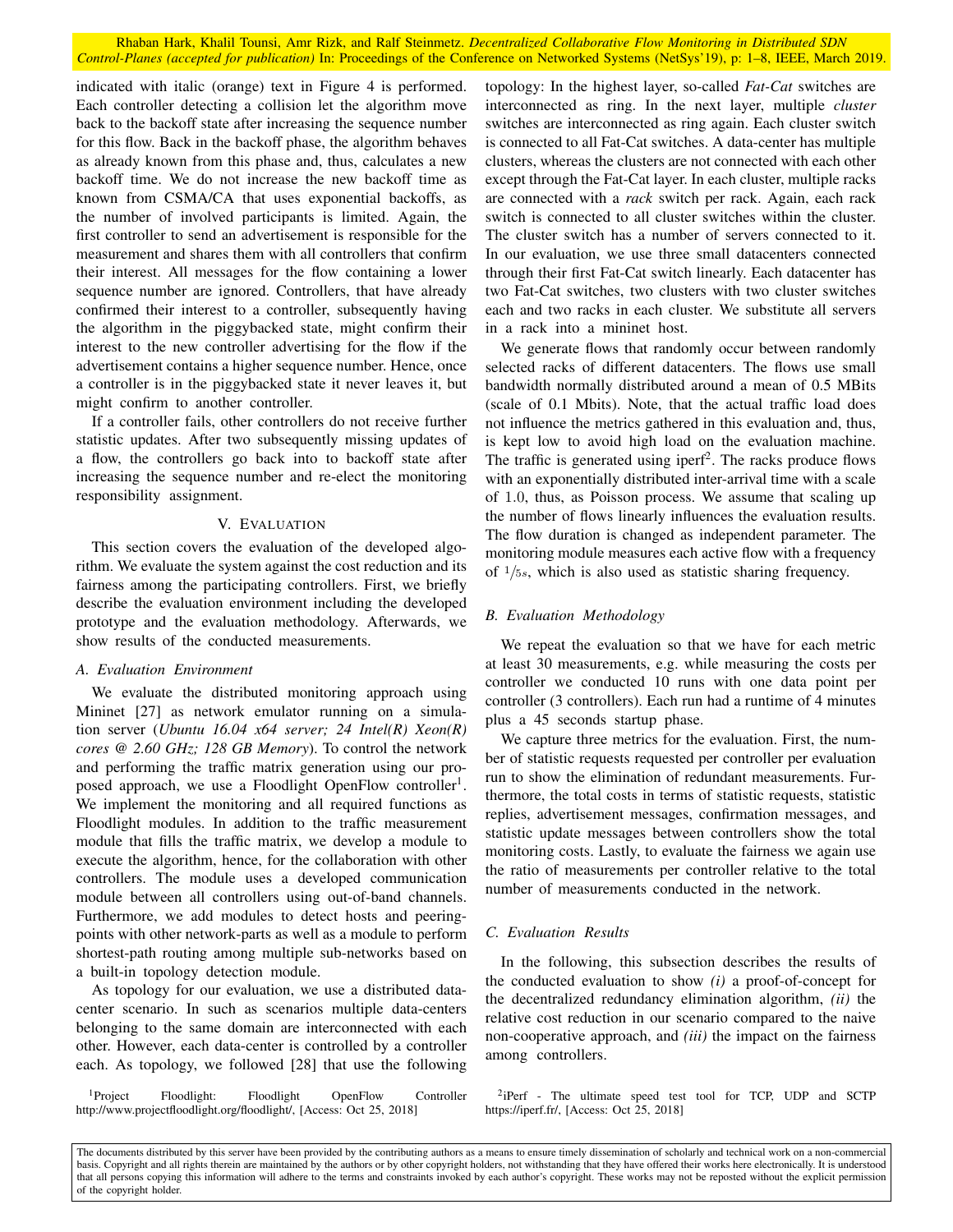

(a) Required statistic requests per controller per evaluation run while changing the mean flow duration.



(b) Costs for all monitoring related messages including the coordination process per controller per evaluation run while changing the mean flow duration.

Fig. 5: The evaluation depicted in Subfigure (a) shows a reduction of statistic requests performed from controllers when redundant measurements are eliminated using the proposed algorithm. Furthermore, Subfigure (b) shows a strong reduction of total costs required for the monitoring when the cooperative approach is used. Both figures indicate that longer flow durations increase the gap between the costs required for the cooperative and the naive approach.



Fig. 6: Distribution of the ratio of measurements conducted per controller. The figure indicates that the fairness can be improved and controllers with focal positions can be relieved from unproportional load using the proposed algorithm.

*1) Eliminate Redundancy through Decentralized Coordination:* In Figure 5a, we find the number of statistic requests dispatched per controller per run on the y-axis. On the x-axis, we compare different mean flow durations on a logarithmic scale. The shown flow duration is the average in seconds of a normal distribution with scale of 5 seconds. The figure shows that the average number of dispatched statistic requests strongly decreases using the cooperative approach, shown in blue without hatches, compared to the naive approach, shown in orange with hatches. While we increase the average flow duration, we observe that the number of statistic requests increases for both the cooperative and the non-cooperative case.

This barplot shows that the system takes away a noticeable number of statistic requests from the overall monitoring. As flows are monitored redundantly as long as the coordination has not been finished and due to the occurrence of flows only between two networks the number does not decrease to a third of the naive solution.

#### *D. Total Monitoring Cost Reduction*

Figure 5b depicts the cost in terms of the number of messages used for all monitoring related communication per controller per run on the y-axis. The x-axis shows again the mean flow duration in seconds. As seen in the figure, the total cost to monitor the network traffic and set up the traffic matrix in each controller reduces strongly when coordination among controllers is used to eliminate redundant measurements. For each of the box combinations, the median number of messages for monitoring without coordination, shown in orange with hatches, is higher than the upper quartile when using the proposed coordination, shown in blue without hatches. Furthermore, we observe that the monitoring cost have a higher variance without coordination.

Looking at the median, we observe that the cost reduction increases by increasing the flow duration. On the one hand, considering short flows, the influence of the coordination algorithm is relatively higher in comparison to the statistic gathering cost reduction. On the other hand, for long flows the costs for coordination take a minor role compared to the cost reduction by eliminating redundant measurements. Hence, the approach improves when it measures long flows.

*1) Fairness among Network-Parts:* As the higher variance in the monitoring costs already indicates it, the fairness among the controllers cost is not optimal using a non-cooperative. Due to the focal position of the middling datacenter (remember that we had three datacenter linearly connected), it sees a higher number of flows compared to the outer datacenters as we randomly select flow endpoints from the datacenter racks. Figure 6 shows that such a scenario increases the load on the controllers that sees more flows than the other controllers do. The figure shows the distribution of the ratio of measurements per controller. As the orange line indicates, after approximately  $\frac{2}{3}$  there is a shift in the distribution, meaning that one controller conducts a much higher number of measurements compared to the others. Using the cooperative